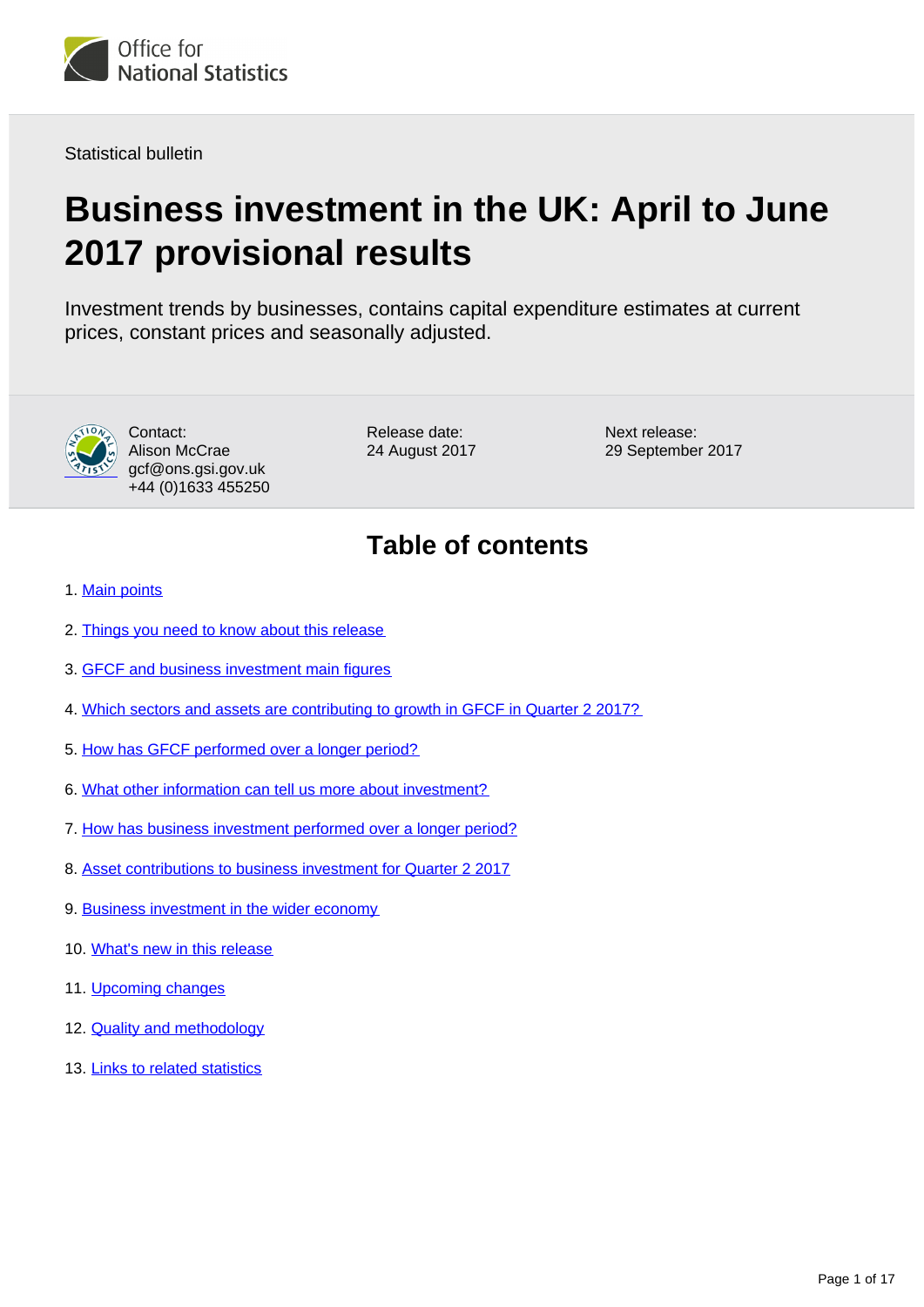## <span id="page-1-0"></span>**1 . Main points**

- Gross fixed capital formation (GFCF), in volume terms, was estimated to have increased by 0.7% to £79.4 billion in Quarter 2 (Apr to June) 2017 from £78.9 billion in Quarter 1 (Jan to Mar) 2017.
- Business investment was estimated to have been broadly unchanged at £43.8 billion in Quarter 2 2017 at 0.0%.
- Between Quarter 2 2016 and Quarter 2 2017, GFCF was estimated to have increased by 2.5%, from £77.5 billion and business investment was estimated to be broadly unchanged from Quarter 2 2016 (£43.7 billion).
- The sectors contributing most to GFCF growth between Quarter 1 2017 and Quarter 2 2017 were general government, public sector dwellings and private sector transfer costs.
- The assets that contributed most to GFCF growth for the same period were other buildings and structures (such as non-residential buildings, bridges, factories and roads), along with information and communication technology (ICT) equipment and other machinery and equipment (such as computer hardware and machinery).

### <span id="page-1-1"></span>**2 . Things you need to know about this release**

The estimates in this release are short-term indicators of investment in non-financial assets in the UK, such as dwellings (residential buildings), transport equipment (planes, trains and automobiles), machinery (electrical equipment), buildings (non-residential buildings and roads) and intellectual property products (assets without physical properties – formerly known as intangibles). This release covers not only business investment, but asset and sector breakdowns of total gross fixed capital formation (GFCF), of which business investment is one component.

Business investment is net investment by private and public corporations. These include investments in transport, information and communication technology (ICT) equipment, other machinery and equipment, cultivated assets (such as livestock and vineyards), intellectual property products (IPP, which includes investment in software, research and development, artistic originals and mineral exploration), and other buildings and structures.

Business investment does not include investment by central or local government, investment in dwellings, or the costs associated with the transfer of non-produced assets (such as land). Business investment is not an internationally recognised concept and it should not be used to make international comparisons, however, GFCF is an internationally recognised standard and is therefore internationally comparable. Please see  $\overline{A}$  short guide to [GFCF and business investment](https://www.ons.gov.uk/economy/grossdomesticproductgdp/articles/ashortguidetogrossfixedcapitalformationandbusinessinvestment/2017-05-25) for more detailed information, including asset and sector hierarchies.

All investment data referred to in this bulletin are estimates of seasonally adjusted chained volume measures. To see a time series of the data please use our [time series datasets.](http://www.ons.gov.uk/economy/grossdomesticproductgdp/datasets/businessinvestment)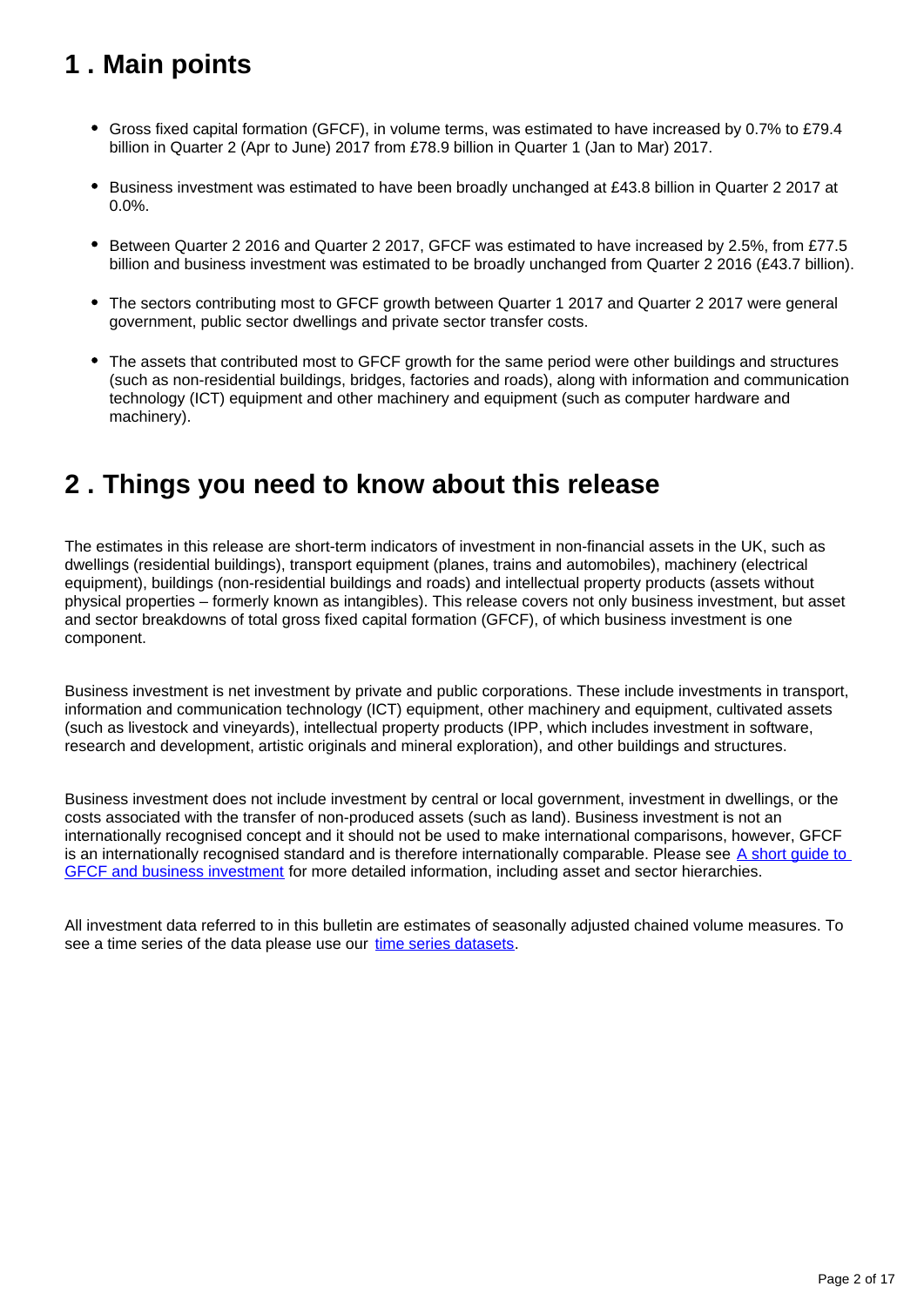### <span id="page-2-0"></span>**3 . GFCF and business investment main figures**

#### **Table 1: Gross fixed capital formation and business investment headline figures by sector and by asset, UK, Quarter 2 (Apr to June) 2017, chained volume measure, seasonally adjusted**

|                                     |                                                                             | % change                                   | % change £ million                                       |                         |
|-------------------------------------|-----------------------------------------------------------------------------|--------------------------------------------|----------------------------------------------------------|-------------------------|
|                                     |                                                                             | Most recent quarter<br>on previous quarter | Most recent quarter on<br>same quarter a year<br>earlier | Most<br>recent<br>level |
| Gross fixed<br>capital<br>formation |                                                                             | 0.7                                        | 2.5                                                      | 79,434                  |
| GFCF by<br>sector                   | <b>Business investment</b>                                                  | 0.0                                        | 0.0                                                      | 43,752                  |
|                                     | General government                                                          | 5.0                                        | 11.4                                                     | 13,205                  |
|                                     | Public corporations dwellings                                               | 27.4                                       | 12.9                                                     | 1,172                   |
|                                     | Public corporations cost of<br>ownership transfer on non-produced<br>assets | 1.7                                        | 5.4                                                      | $-176$                  |
|                                     | Private sector dwellings                                                    | $-3.0$                                     | 0.5                                                      | 15,963                  |
|                                     | Private sector cost of ownership<br>transfer on non-produced assets         | 3.3                                        | 7.1                                                      | 5,518                   |
| GFCF by<br>asset                    | Transport equipment                                                         | $-18.1$                                    | $-22.3$                                                  | 4,022                   |
|                                     | ICT equipment and other machinery<br>and equipment                          | 5.3                                        | 4.2                                                      | 15,169                  |
|                                     | <b>Dwellings</b>                                                            | $-1.5$                                     | 1.2                                                      | 17,175                  |
|                                     | Other buildings and structures and<br>transfer costs                        | 5.6                                        | 9.0                                                      | 26,039                  |
|                                     | Intellectual property products                                              | $-2.3$                                     | 0.7                                                      | 17,029                  |

Source: Office for National Statistics

### <span id="page-2-1"></span>**4 . Which sectors and assets are contributing to growth in GFCF in Quarter 2 2017?**

Between Quarter 1 (Jan to Mar) 2017 and Quarter 2 (Apr to June) 2017, gross fixed capital formation (GFCF) increased by 0.7%. On a sector basis, general government contributed 0.8 percentage points to overall GFCF growth, while public corporations dwellings and private sector transfer costs contributed 0.3 and 0.2 percentage points respectively (Figure 1). The largest negative contributor to GFCF growth was private sector dwellings, which fell by 0.6 percentage points over the same period.

Between Quarter 2 2016 and Quarter 2 2017, GFCF increased by 2.5%. The general government sector again was the biggest factor in this increase, having contributed 1.7 percentage points to growth. Private sector transfer costs also increased, contributing 0.5 percentage points to growth. This follows a 6.8% fall in private sector transfer costs in Quarter 2 2016. The [Bank of England's Summary of Business Conditions](http://www.bankofengland.co.uk/publications/Pages/agentssummary/2016/may.aspx) from May 2016 suggested that fall could have been due to the bringing forward of buy-to-lets, ahead of the introduction of the rise in Stamp Duty on additional properties in April 2016. There were no sectors that saw a significant fall when compared with the same quarter a year earlier.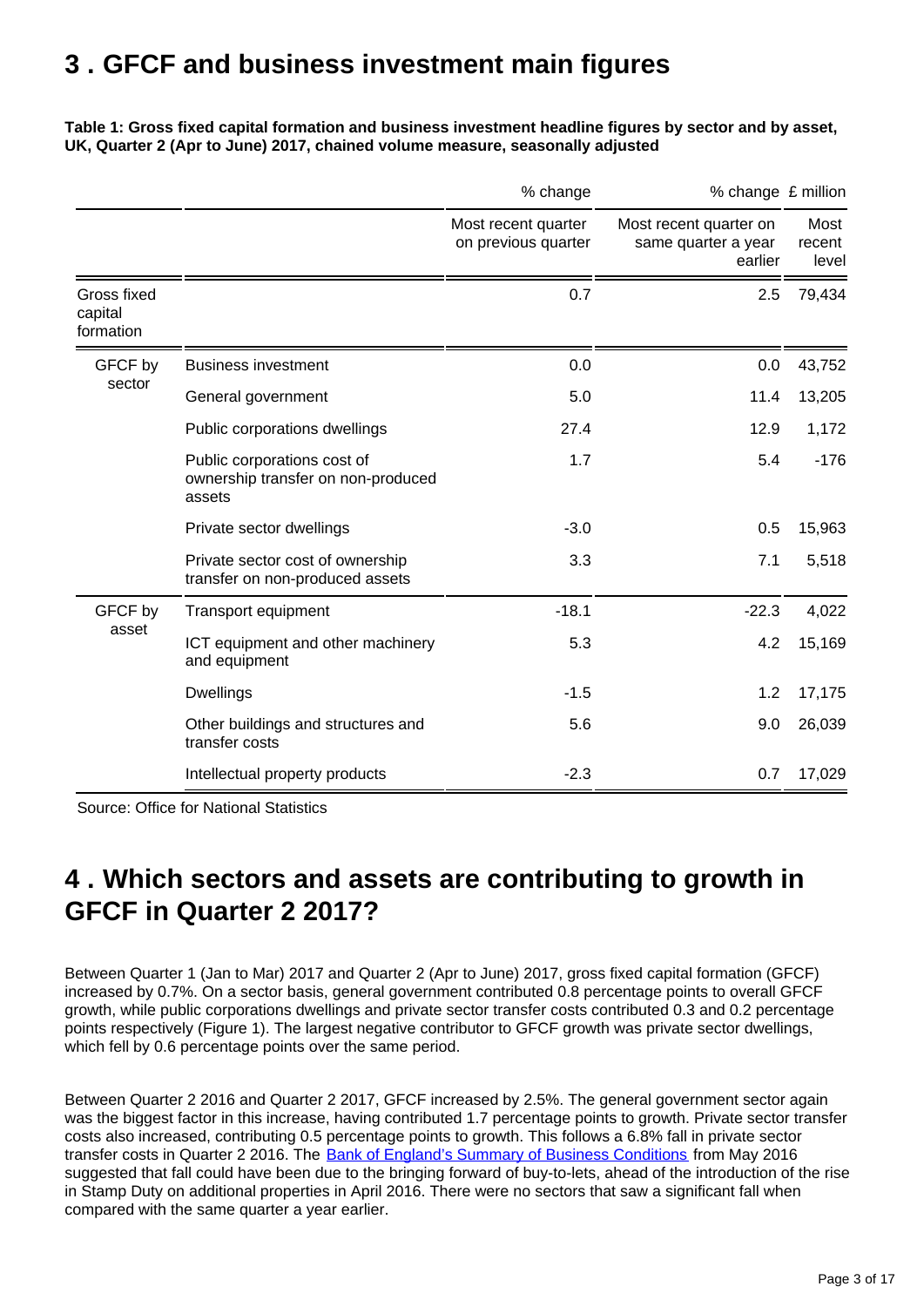#### **Figure 1: Contributions to growth in gross fixed capital formation by sector for Quarter 2 (Apr to June) 2017, chained volume measure, seasonally adjusted**

#### **Reference year: 2013 Coverage: UK**

### Figure 1: Contributions to growth in gross fixed capital formation by sector for Quarter 2 (Apr to June) 2017, chained volume measure, seasonally adjusted



 $\triangle 1/2$   $\blacktriangledown$ 

Source: Office for National Statistics

#### **Source: Office for National Statistics**

#### **Notes:**

- 1. Q1 equals Quarter 1 (January to March), Q2 equals Quarter 2 (April to June), Q3 equals Quarter 3 (July to September), Q4 equals Quarter 4 (October to December).
- 2. The data in this chart covers Quarter 2 (Apr to June) 2017.

On an asset basis, other buildings and structures and transfer costs (costs associated with transferring ownership of an asset), and information and communication technology (ICT) equipment and other machinery and equipment contributed 1.7 and 1.0 percentage points respectively to the 0.7% increase in GFCF in Quarter 2 2017.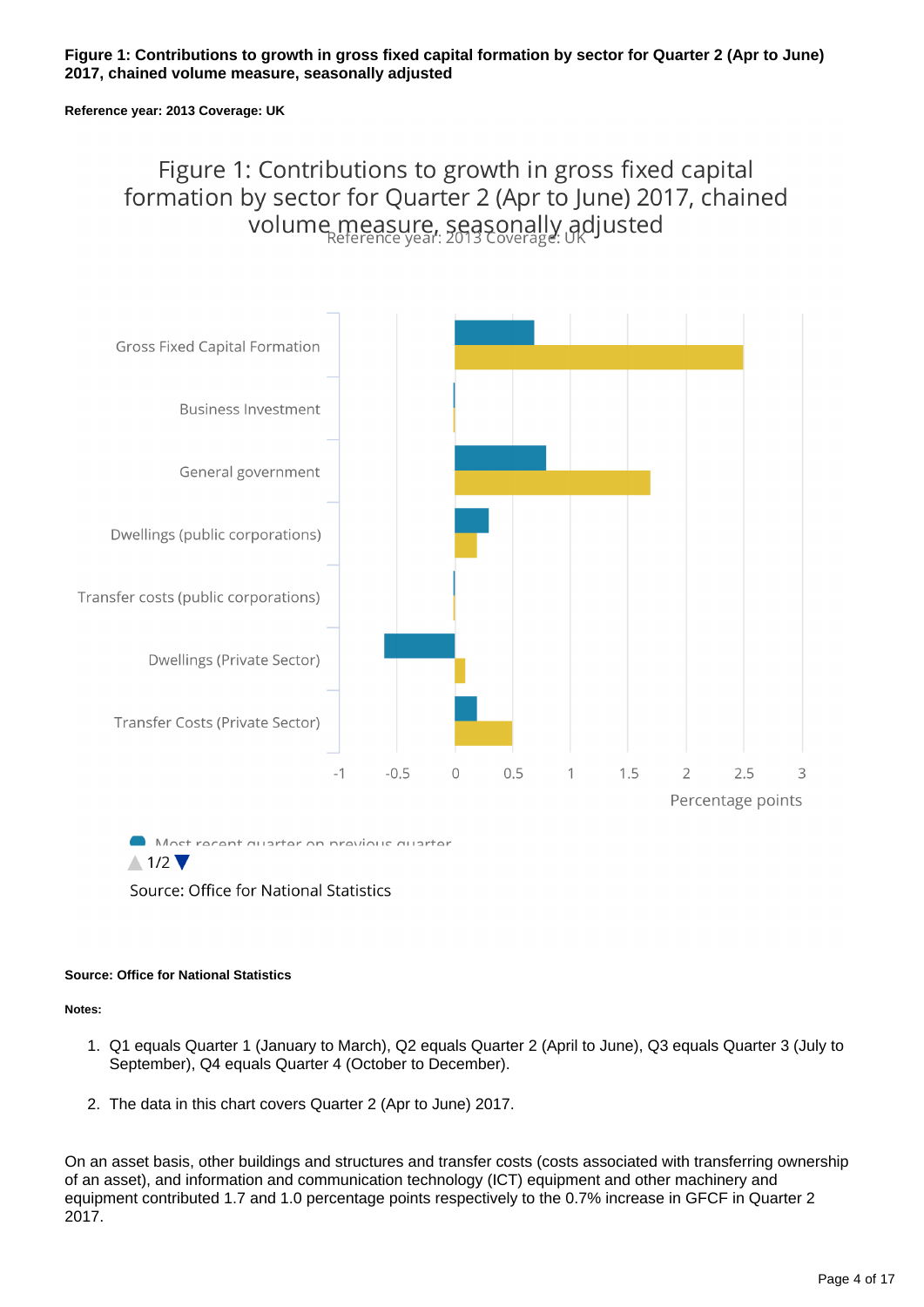This was partially offset by falls in transport equipment, intellectual property products and dwellings, which contributed negative 1.1, 0.5 and 0.3 percentage points respectively. The 2.5% quarter on same quarter a year ago increase in GFCF for Quarter 2 2017 saw large positive contributions from other buildings and structures and transfer costs, along with ICT equipment and other machinery and equipment (Figure 2). A negative contribution of 1.5 percentage points was seen in transport equipment across the same period.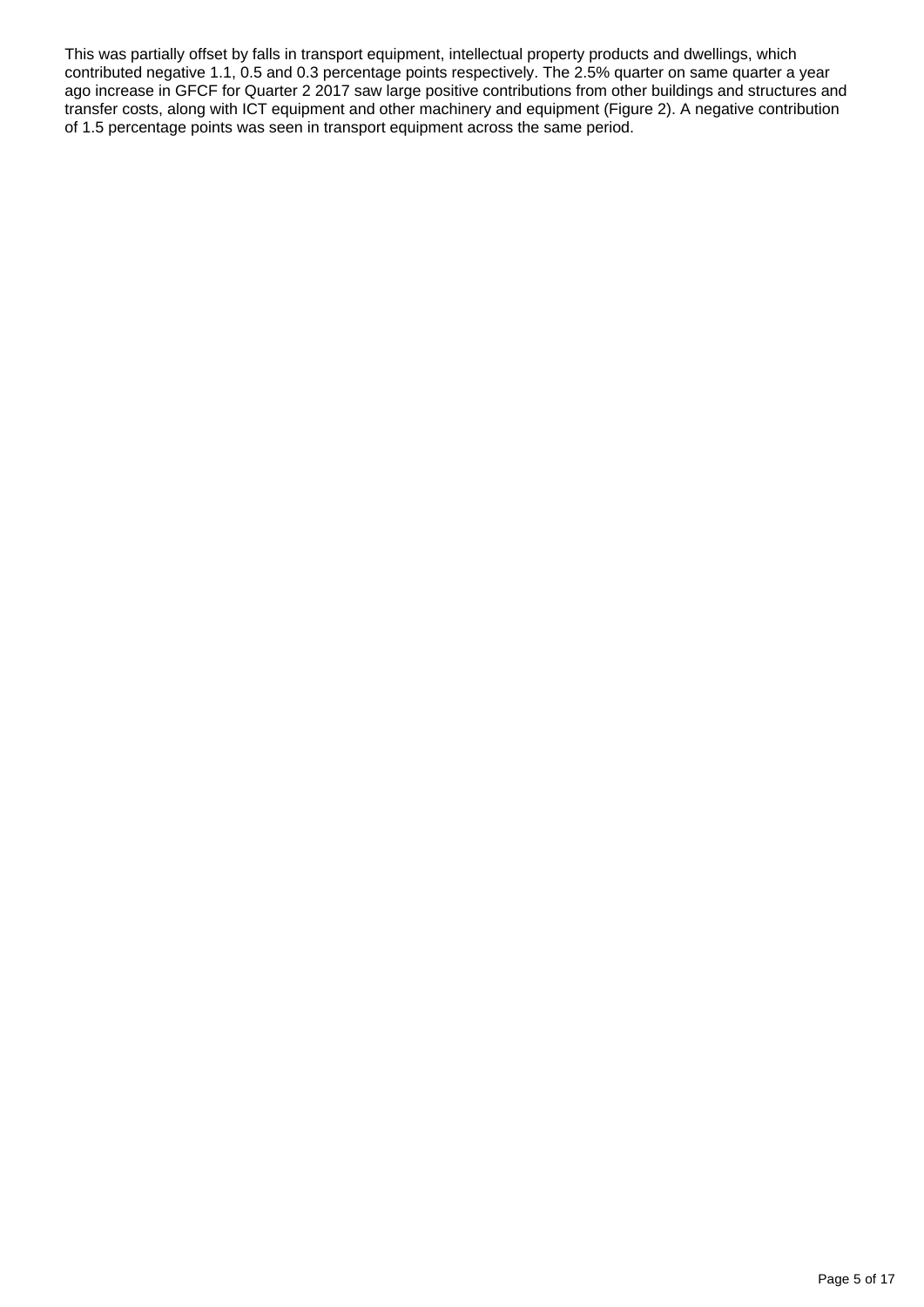#### **Figure 2: Contributions to growth in gross fixed capital formation by asset for Quarter 2 (Apr to June) 2017, chained volume measure, seasonally adjusted**

#### **Reference year: 2013 Coverage: UK**

### Figure 2: Contributions to growth in gross fixed capital formation by asset for Quarter 2 (Apr to June) 2017, chained volume measure, seasonally adjusted



Source: Office for National Statistics

#### **Source: Office for National Statistics**

#### **Notes:**

- 1. Q1 equals Quarter 1 (January to March), Q2 equals Quarter 2 (April to June), Q3 equals Quarter 3 (July to September), Q4 equals Quarter 4 (October to December).
- 2. The data in this chart covers Quarter 2 (Apr to June) 2017.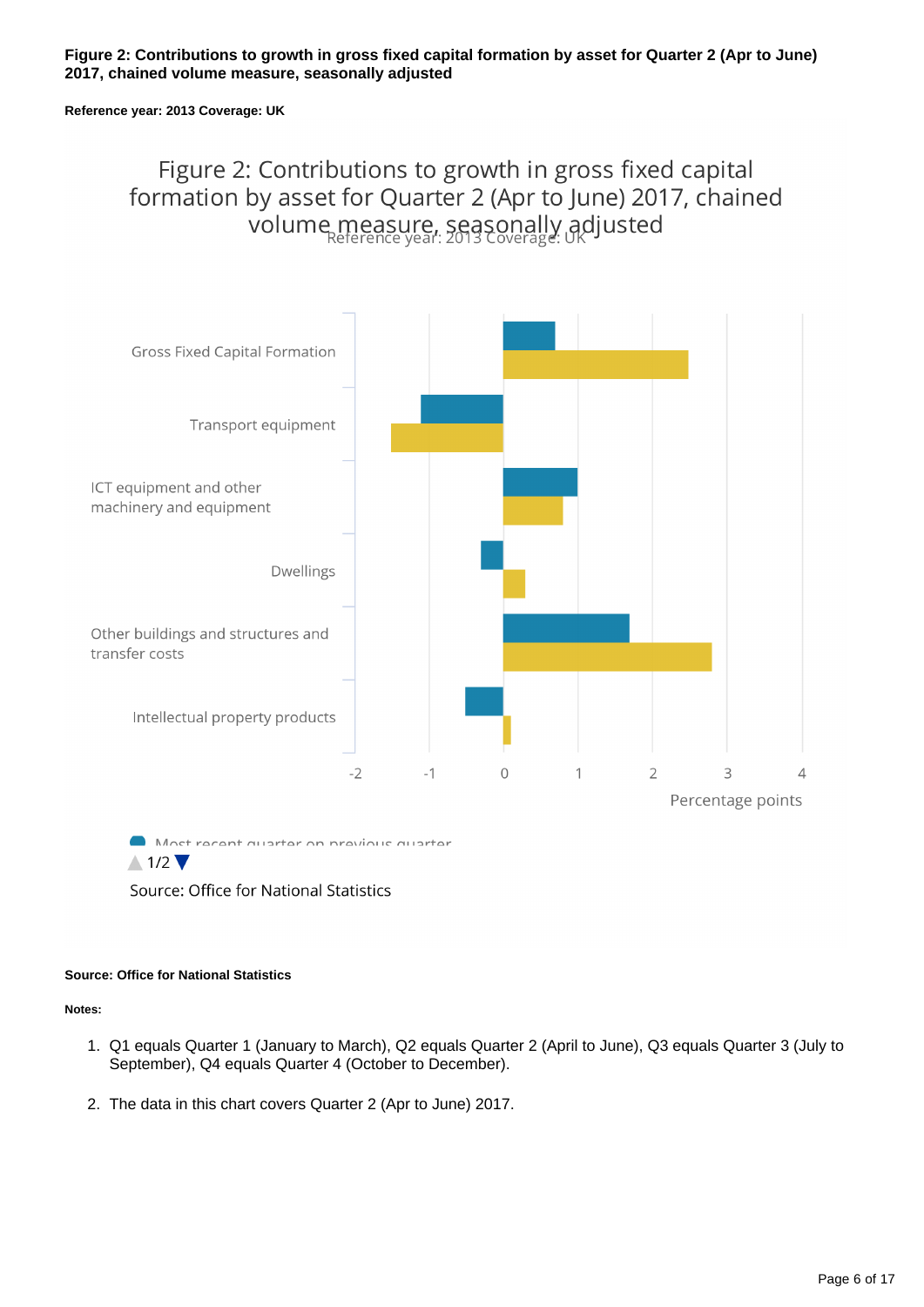### <span id="page-6-0"></span>**5 . How has GFCF performed over a longer period?**

Gross fixed capital formation (GFCF) is now 3.8% above the pre-economic downturn peak of Quarter 1 (Jan to Mar) 2008 and 32.8% above the level seen at the trough of the financial crisis in Quarter 2 (Apr to June) 2009.

GFCF has experienced modest growth since Quarter 4 (Oct to Dec) 2016. Values of 0.0% and 0.2% were seen in Quarter 1 2016 and Quarter 2 2016 respectively, whilst growth of 0.6% in Quarter 3 (July to Sept) 2016 was followed by growth of 0.1% in Quarter 4 2016 (Figure 3). The growth seen in Quarter 1 2017 was driven by private sector dwellings and business investment, while the growth in Quarter 2 2017 was driven by the general government sector.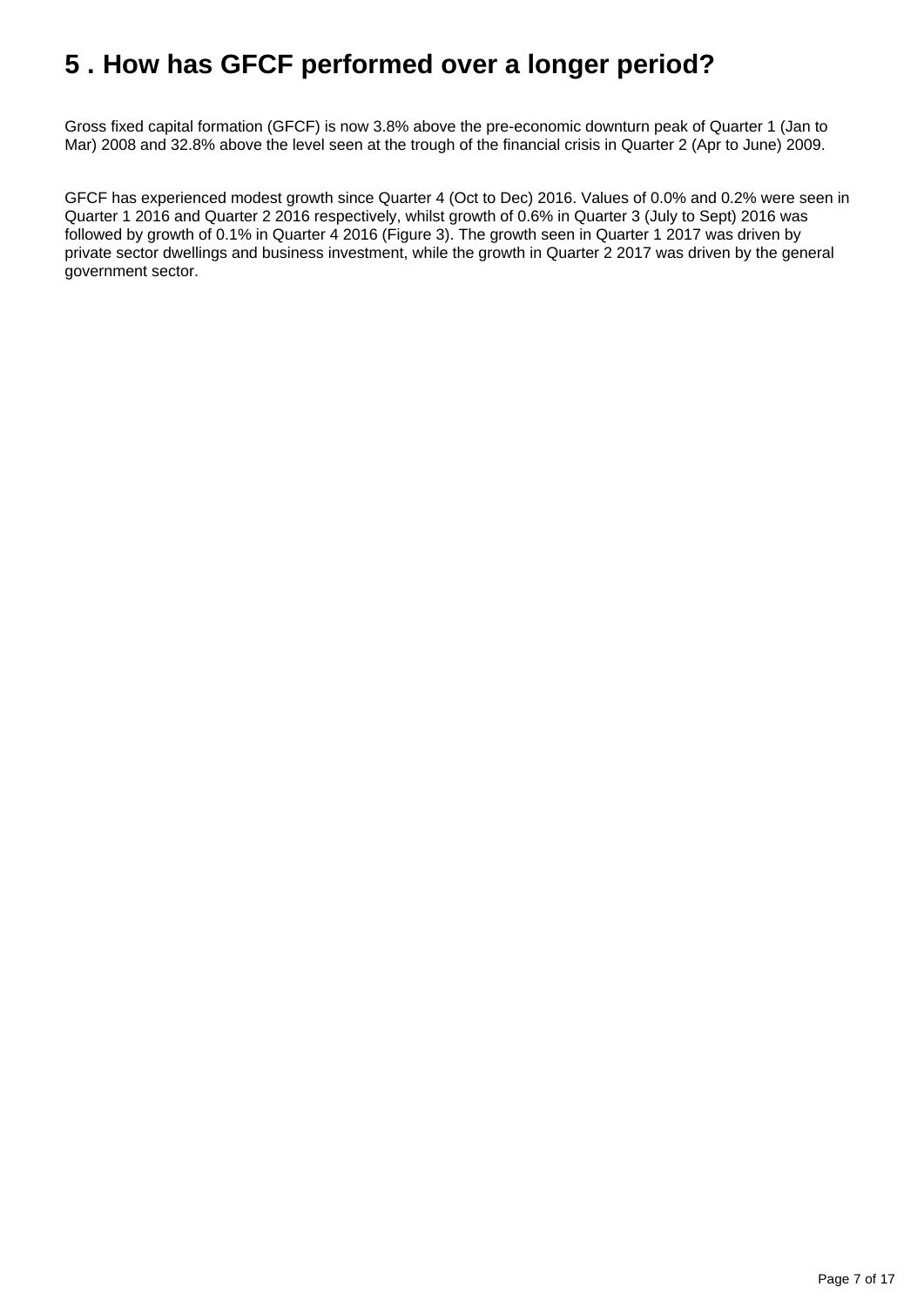#### **Figure 3: Quarterly levels and quarter-on-quarter growth of gross fixed capital formation, chained volume measure, seasonally adjusted**

**Reference year: 2013 Coverage: UK. Quarter 1 (Jan to Mar) 2008 to Quarter 2 (Apr to June 2017)**

## Figure 3: Quarterly levels and quarter-on-quarter growth of gross fixed capital formation, chained volume measure,

Reference year: 2013 Coverage: UK. Quarter | Han to Mar) 2008 to Quarter 2 (Apr to June 2017)



Source: Office for National Statistics

#### **Source: Office for National Statistics**

#### **Notes:**

- 1. Q1 equals Quarter 1 (January to March), Q2 equals Quarter 2 (April to June), Q3 equals Quarter 3 (July to September), Q4 equals Quarter 4 (October to December).
- 2. The data in this chart covers Quarter 1 (Jan to Mar) 2008 to Quarter 2 (Apr to June) 2017.

For the calendar year of 2016, GFCF increased by 0.5%, the weakest growth for a calendar year since 2009. Total GFCF growth has been slowing since 2014. Quarter on same quarter a year ago growth averaged 6.8% in 2014, fell to 3.5% in 2015, and then fell further to 0.5% for 2016.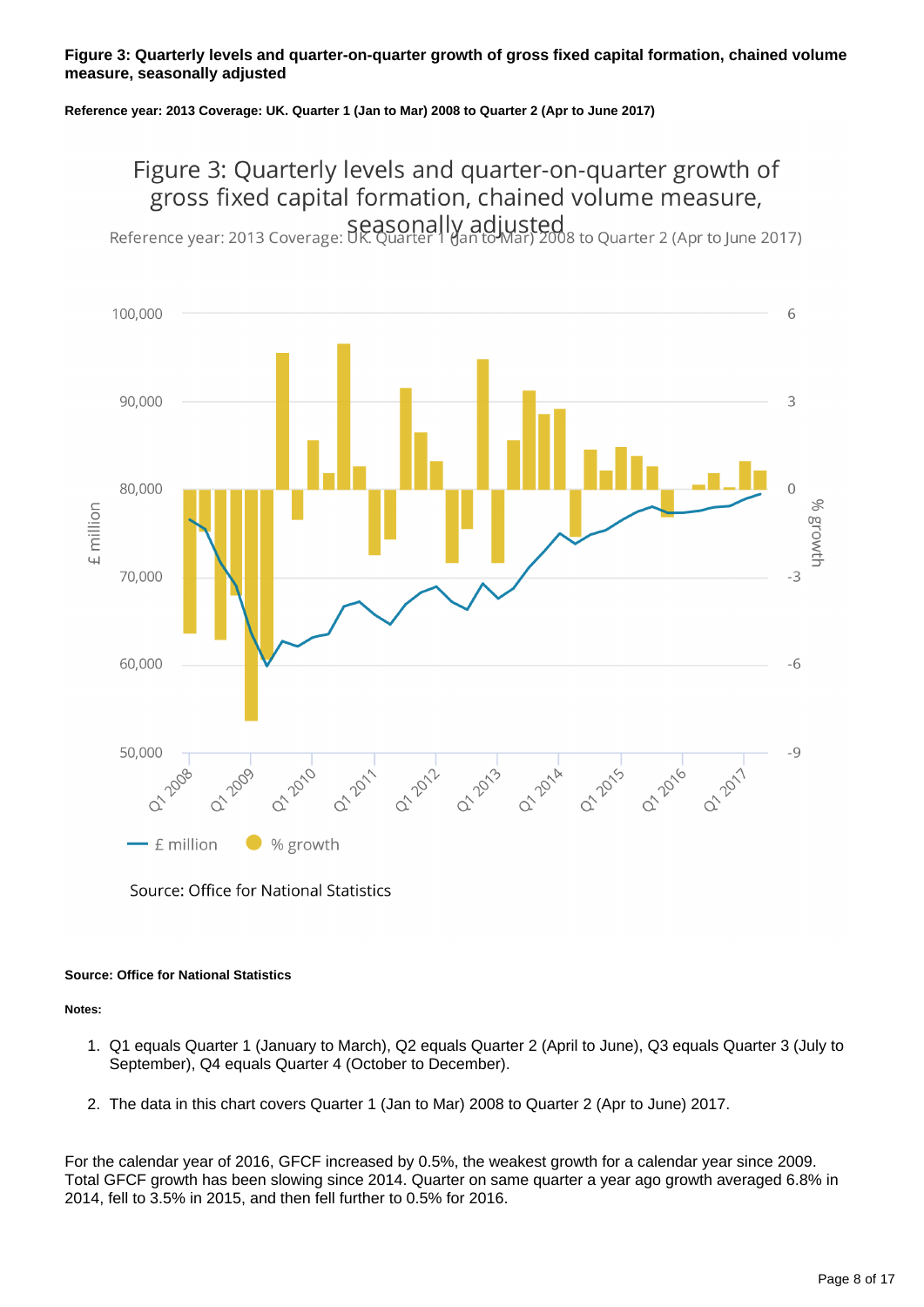### <span id="page-8-0"></span>**6 . What other information can tell us more about investment?**

Developments in the housing market can be an important indicator of investment and wider activity in the economy. Construction fell by 1.3% in the 3 months to June 2017 (see Construction output in Great Britain: June [2017](https://www.ons.gov.uk/businessindustryandtrade/constructionindustry/bulletins/constructionoutputingreatbritain/june2017) for more information). This is mainly driven by a decrease in new building work, which is reflected in the decrease of private sector dwelling when compared with Quarter 1 (Jan to Mar) 2017.

### <span id="page-8-1"></span>**7 . How has business investment performed over a longer period?**

The level of business investment has remained broadly unchanged for over 2 years, since Quarter 1 (Jan to Mar) 2015 (Figure 4). Business investment in 2016 saw two consecutive quarters of positive growth in Quarter 2 (Apr to June) 2016 (0.8%) and Quarter 3 (July to Sept) 2016 (0.4%) and two quarters of more negative growth in Quarter 1 2016 (1.1%) and Quarter 4 (Oct to Dec) 2016 (0.9%).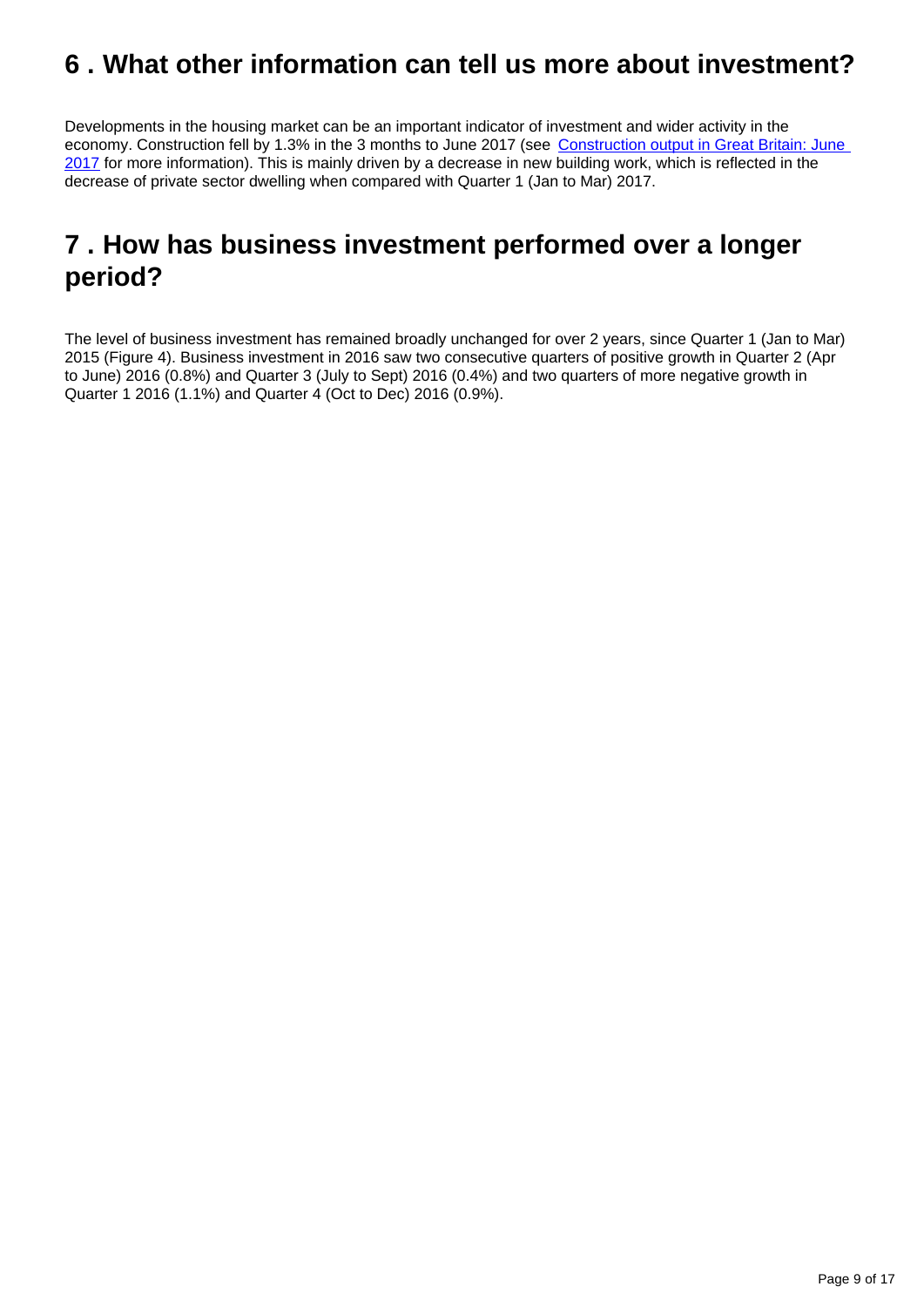#### **Figure 4: Quarterly levels and quarter-on-quarter growth of business investment, chained volume measure, seasonally adjusted**

#### **Reference year: 2013 Coverage: UK. Quarter 1 (Jan to Mar) 2008 to Quarter 2 (Apr to June) 2017**

## Figure 4: Quarterly levels and quarter-on-quarter growth of business investment, chained volume measure, seasonally

adjusted<br>Reference year: 2013 Coverage: UK. Quarter II (Jan to Mar) 2008 to Quarter 2 (Apr to June) 2017



Source: Office for National Statistics

#### **Source: Office for National Statistics**

#### **Notes:**

- 1. Q1 equals Quarter 1 (January to March), Q2 equals Quarter 2 (April to June), Q3 equals Quarter 3 (July to September), Q4 equals Quarter 4 (October to December).
- 2. The data in this chart covers Quarter 1 (Jan to Mar) 2008 to Quarter 2 (Apr to June) 2017.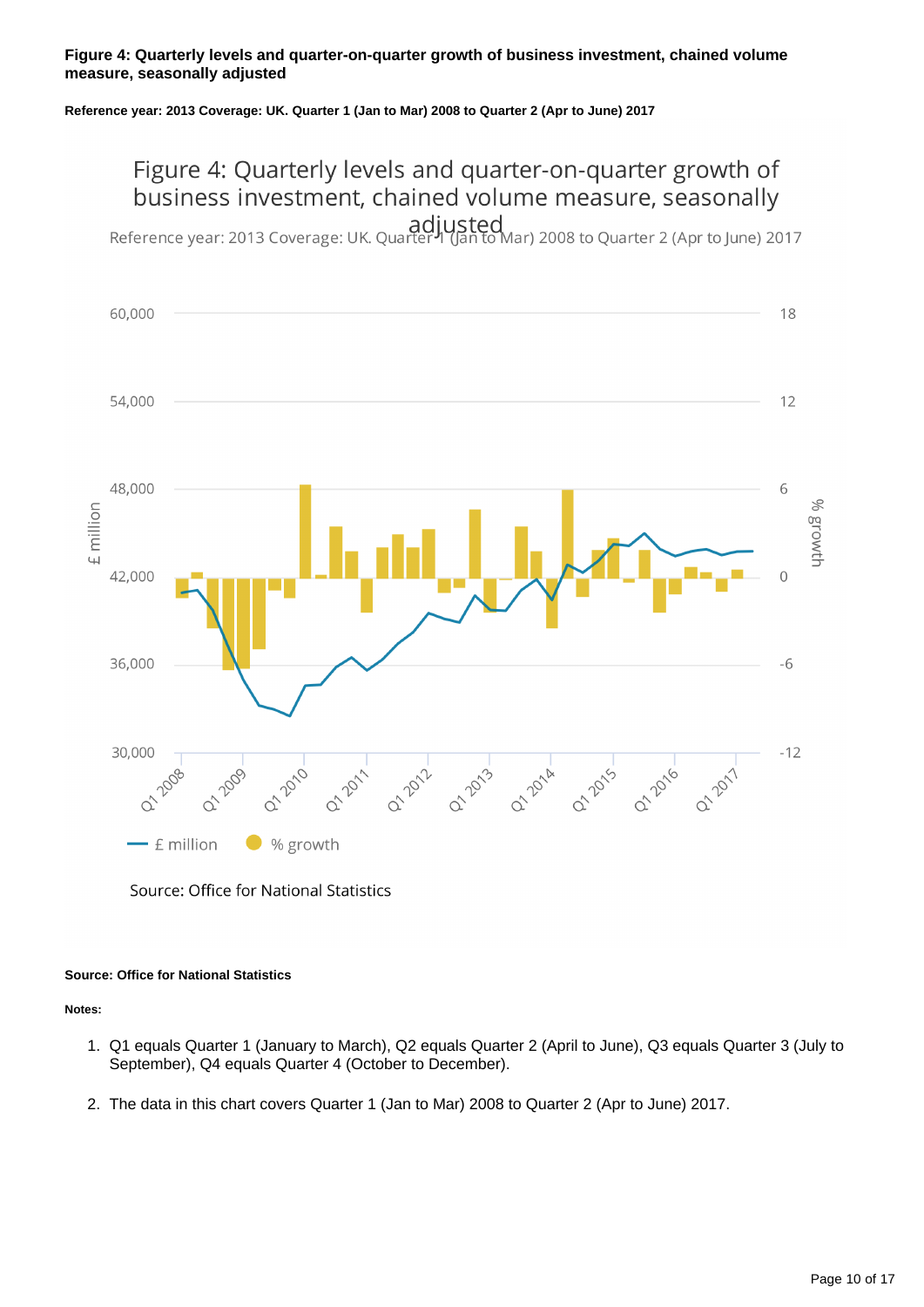### <span id="page-10-0"></span>**8 . Asset contributions to business investment for Quarter 2 2017**

The assets that contributed positively to business investment between Quarter 1 (Jan to Mar) 2017 and Quarter 2 (Apr to June) 2017 were buildings and intellectual property products (IPP). These two assets contributed 2.4 and 0.3 percentage points to growth respectively. This growth, however, was almost entirely offset by counteracting falls in transport equipment and information and communication technology (ICT) equipment and other machinery and equipment, which left business investment broadly unchanged. The biggest negative contributor was a broadbased fall in transport equipment, which contributed negative 2.0 percentage points to business investment.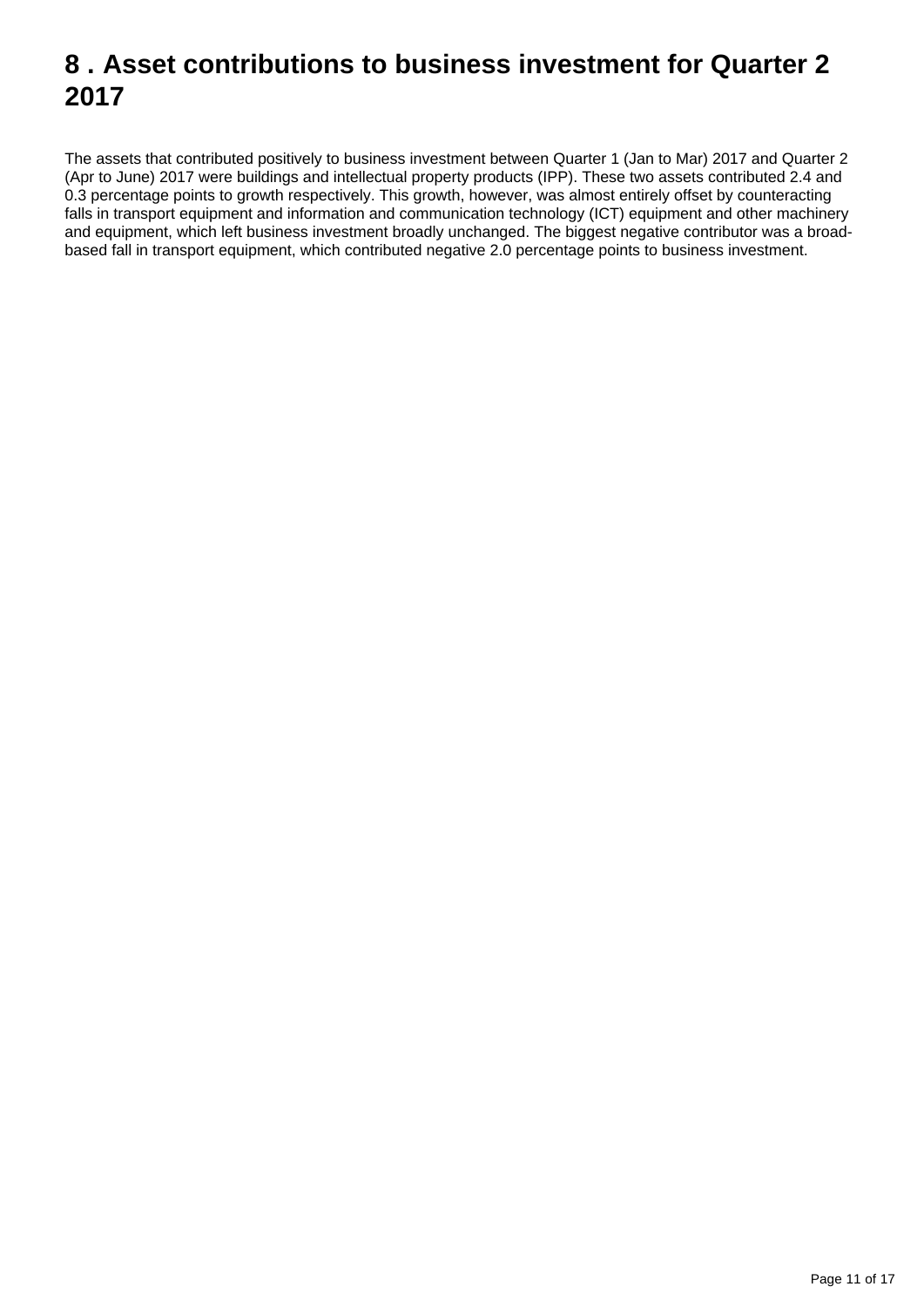#### **Reference year: 2013 Coverage: UK**

### Figure 5: Contributions to growth in business investment by asset for Quarter 2 (Apr to June) 2017



Reference year: 2013 Coverage: UK

### Source: Office for National Statistics

#### **Source: Office for National Statistics**

**Notes:**

- 1. Q1 equals Quarter 1 (January to March), Q2 equals Quarter 2 (April to June), Q3 equals Quarter 3 (July to September), Q4 equals Quarter 4 (October to December).
- 2. The data in this chart covers Quarter 2 (Apr to June) 2017.

Quarter on same quarter a year ago data show that business investment, again, was broadly unchanged compared with Quarter 2 2016. Buildings, intellectual property products and ICT equipment and other machinery and equipment all showed positive contributions compared with Quarter 2 2016. The largest of these was buildings, which contributed 1.8 percentage points. Positive contributions in all three of these assets were cancelled out by a negative 2.7 percentage points contribution from transport equipment.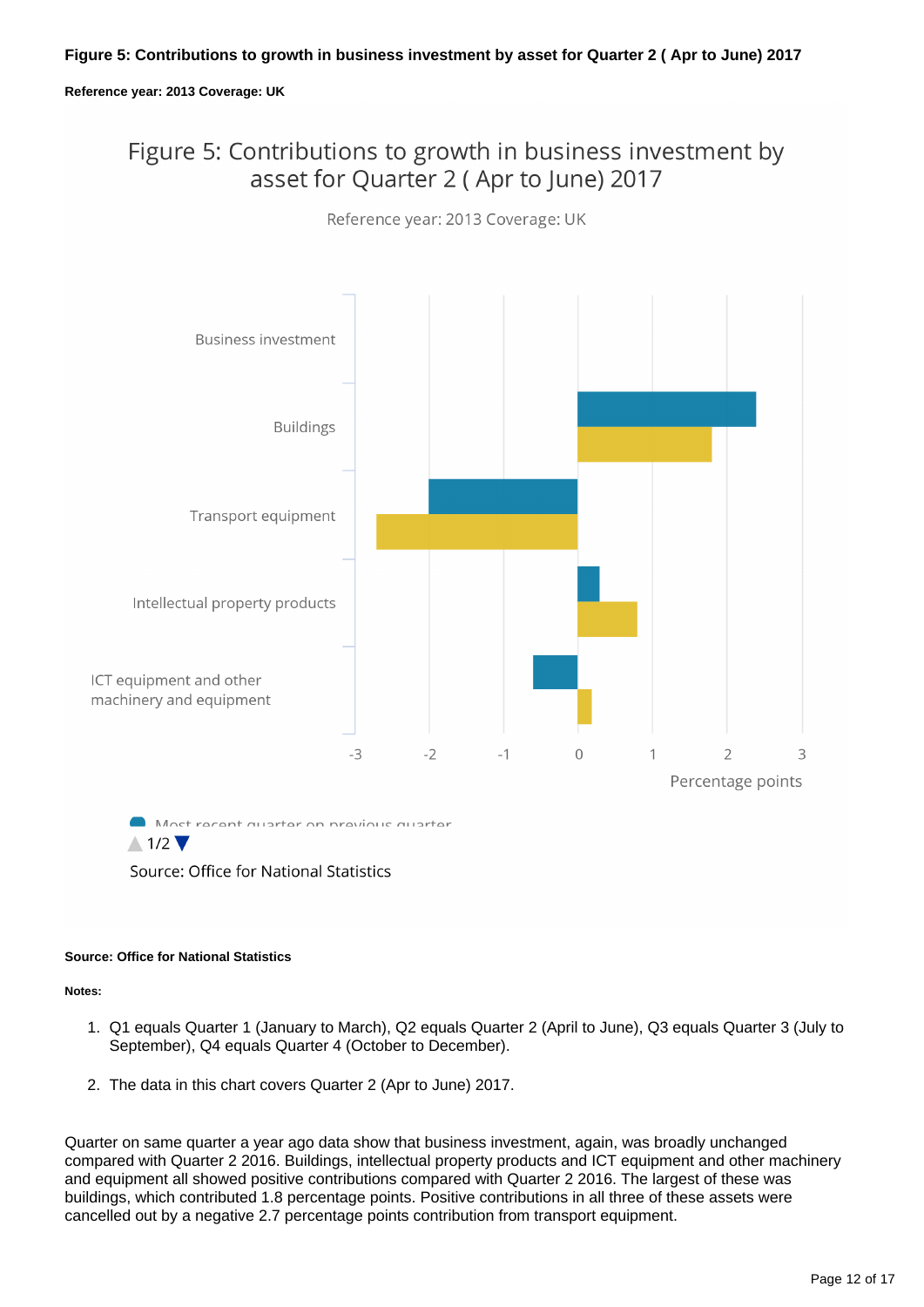### <span id="page-12-0"></span>**9 . Business investment in the wider economy**

Quarter 2 (Apr to June) 2017 marks 1 year since the UK voted to leave the EU. The Bank of England recently stated that investment intentions had "strengthened a little further" in its most recent Agents' summary of [business conditions](http://www.bankofengland.co.uk/publications/Documents/agentssummary/2017/q2.pdf). However, it is also noted in the publication that heightened uncertainty is playing a part in some firms' unwillingness to invest. In its most recent [inflation report,](http://www.bankofengland.co.uk/publications/Documents/inflationreport/2017/aug.pdf) the Bank of England also states that sterling' s depreciation is likely to increase the cost of investment for most firms, as investment is relatively import intensive.

Another important factor to consider when looking at business investment is the availability or supply of credit. In the most recent [Bank of England Credit Conditions Review](http://www.bankofengland.co.uk/publications/Pages/other/monetary/creditconditions.aspx), the supply of lending to firms was found to have remained broadly unchanged in Quarter 2 2017, and no change is expected leading in to Quarter 3 (July to Sept) 2017. Lenders reported increased demand for both small- and medium-sized firms over Quarter 2 2017, the first increase reported for either since Quarter 2 2016. However, demand for credit from large firms "fell significantly" in the same period and this is expected to continue into Quarter 3 2017.

### <span id="page-12-1"></span>**10 . What's new in this release**

Alongside this Business Investment release we are publishing headline Business Investment data prior to 1997, in response to user requests. This time series goes back to 1965 and contains Business Investment Current Price Seasonally Adjusted and Chained Volume Measure Seasonally Adjusted data. These pre-1997 data are to be regarded as indicative only, due to methodological limitations. They do not, for example, reflect any impact that the introduction of annual methods improvements, might have had on the annual and quarterly path of Business Investment, such as the inclusion of R&D. These limitations have been explained in more detail within the spreadsheet, which can be found in the [User Requested Data section](https://www.ons.gov.uk/aboutus/whatwedo/statistics/requestingstatistics/alladhocs) of our website.

## <span id="page-12-2"></span>**11 . Upcoming changes**

The next business investment release to be published on 29 September 2017 will be our Blue Book 2017 consistent publication.

Each year in the Blue Book-consistent publications of business investment we incorporate methodological and data changes that will impact on the business investment and gross fixed capital formation (GFCF) datasets. The regular annual changes include:

- seasonal adjustment reviews
- updating the reference year used for price comparisons to 2015
- updating annual benchmark data from the Annual Business Survey (ABS)
- annual supply-use balancing

This year, we will also be implementing further improvements to the estimation of business investment statistics. A detailed description of these improvements can be found in [Annual improvements to gross fixed capital](https://www.ons.gov.uk/economy/grossdomesticproductgdp/articles/annualimprovementstogrossfixedcapitalformationsourcedataforbluebook2017/2017-02-16)  [formation source data for Blue Book 2017](https://www.ons.gov.uk/economy/grossdomesticproductgdp/articles/annualimprovementstogrossfixedcapitalformationsourcedataforbluebook2017/2017-02-16). As a summary, these improvements include: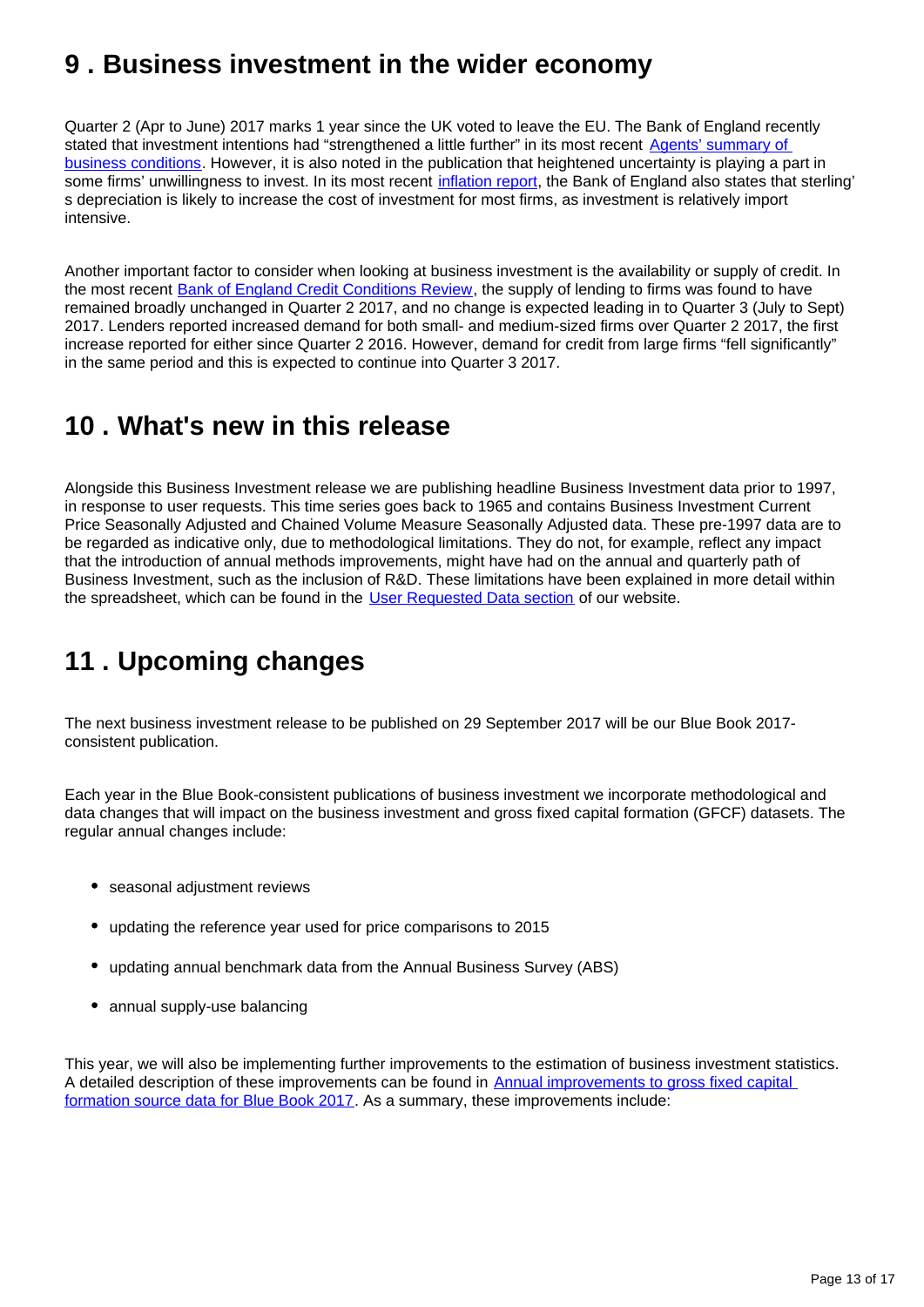- improving the coherence and consistency of data through a review of the conversion of sources across different classifications
- changes to the treatment of transfer costs on non-produced, non-financial assets
- improvements to the deflation and chain-linking methodology
- changes to the methods used to balance the data in the supply and use tables

Finally, following a quality review, it was identified that the methodology used to estimate elements of purchased software within GFCF led to some double-counting from 1997 onwards. When this issue is amended in our Blue Book 2017-consistent publication, it will reduce the level of GFCF across the period by around 1.1% per year. The average impact on quarter-on-quarter GFCF growth is negative 0.02% and the average impact on quarter-onquarter gross domestic product (GDP) growth is 0.00%.

## <span id="page-13-0"></span>**12 . Quality and methodology**

The [Business investment Quality and Methodology Information \(QMI\) report](https://www.ons.gov.uk/economy/investmentspensionsandtrusts/qmis/businessinvestmentqmi) contains important information on:

- the strengths and limitations of the data and how it compares with related data
- uses and users
- how the output was created
- the quality of the output including the accuracy of the data

The changes signposted in this bulletin have not yet been reflected in either the **Quarterly Acquisitions and** [Disposals of Capital Assets Survey QMI](https://www.ons.gov.uk/economy/grossdomesticproductgdp/qmis/quarterlyacquisitionsanddisposalsofcapitalassetssurveyqmi) or the [Business investment QMI](https://www.ons.gov.uk/economy/investmentspensionsandtrusts/qmis/businessinvestmentqmi), but changes will be incorporated into revised QMIs in the future.

In February 2017, we introduced an improved gross fixed capital formation (GFCF) estimation system, which incorporated methodological changes including improved deflation and seasonal adjustment. A data impact assessment of the new GFCF system for the periods Quarter 1 (Jan to Mar) 2016 to Quarter 3 (July to Sept) 2016 can be found in an accompanying article: [Gross fixed capital formation \(GFCF\) new system deployment and](https://www.ons.gov.uk/economy/nationalaccounts/uksectoraccounts/articles/nationalaccountsarticles/grossfixedcapitalformationgfcfnewsystemdeploymentanddataimpactassessment)  [data impact assessment.](https://www.ons.gov.uk/economy/nationalaccounts/uksectoraccounts/articles/nationalaccountsarticles/grossfixedcapitalformationgfcfnewsystemdeploymentanddataimpactassessment)

Further information on the methods changes introduced in the new GFCF estimation system can be found in the article [Changes to the Gross Fixed Capital Formation methodology and processing](https://www.ons.gov.uk/releases/nationalaccountsproposedmethodologicalandsystemchangestobeimplementedinnewgfcfsystem).

### **Adjustments**

Large capital expenditure tends to be reported later in the data collection period than smaller capital expenditure. This means that larger expenditures are often included in the revised (month 3) results, but are not reported in time for the provisional (month 2) results, leading to a tendency towards upwards revisions in the later estimates for business investment and gross fixed capital formation (GFCF). Following investigation of the impact of this effect, from Quarter 3 (July to Sept) 2013, in the provisional estimate a bias adjustment is introduced to business investment and its components. The bias adjustment for this quarter was £0.8 billion.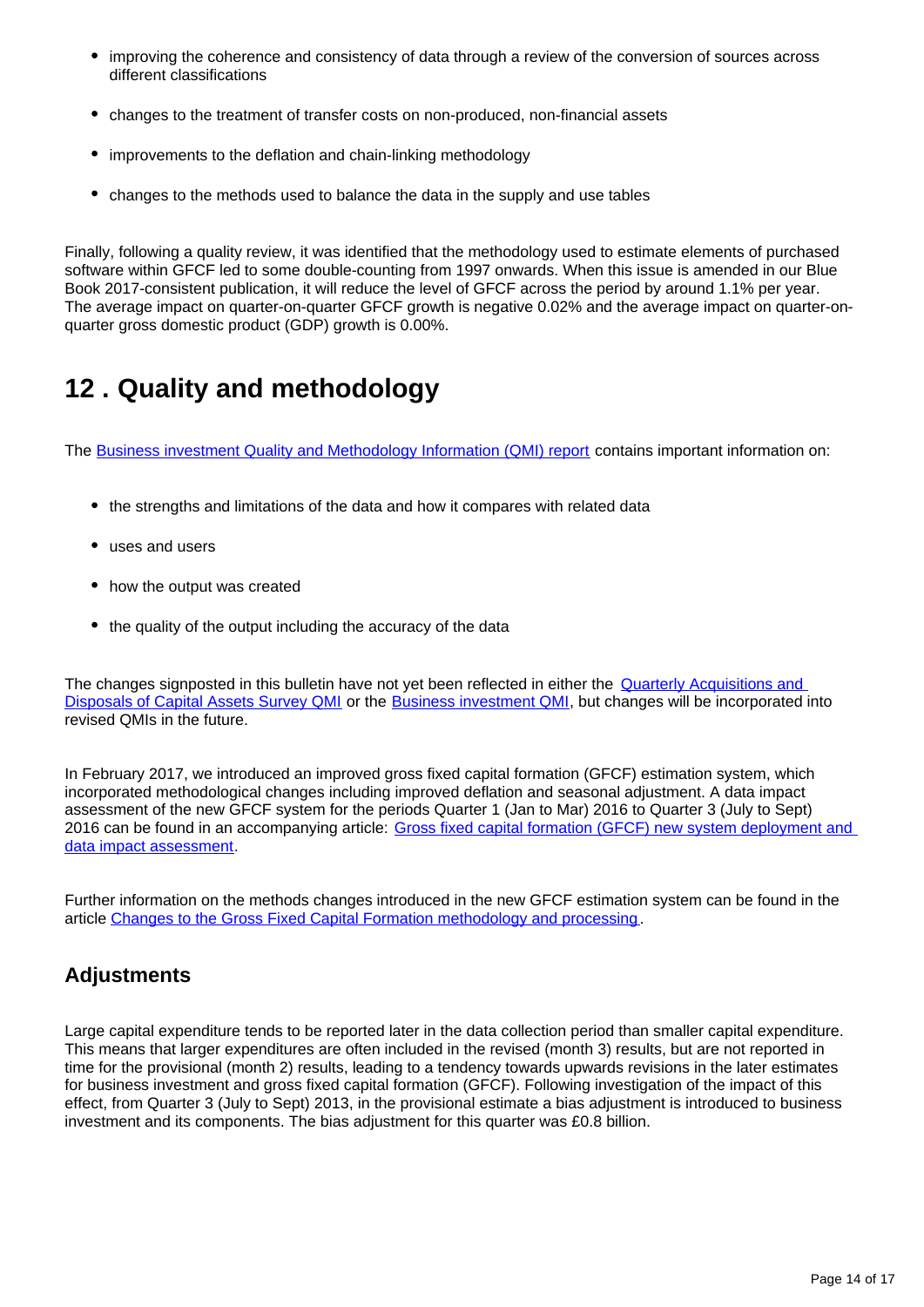To improve the quality of the response from our data suppliers, clearer instructions were added to the Quarterly Acquisitions and Disposals of Capital Assets Survey. These updates are outlined in the provisional Quarter 1 (Jan [to Mar\) 2015 business investment](https://www.ons.gov.uk/economy/grossdomesticproductgdp/bulletins/businessinvestment/2015-05-28) release. Feedback from some respondents indicated that they had been misreporting their asset breakdown and were correcting this on the new questionnaire. We found that some respondents were reporting new construction work as other capital equipment (OCE).

From Quarter 1 2015, respondents to the survey are now reporting more in new construction work at the expense of other capital equipment. To remain consistent with the previous data, we have made some adjustments to the assets in the current price series in Quarter 1 2015 to Quarter 2 (Apr to June) 2017. These adjustments are shown in Table 2.

| Period  | Adjustment to Buildings (£ billion) | Adjustment to machinery (£ billion) |
|---------|-------------------------------------|-------------------------------------|
| Q1 2015 | $-1.5$                              | 1.5                                 |
| Q2 2015 | $-2.1$                              | 2.1                                 |
| Q3 2015 | $-1.9$                              | 1.9                                 |
| Q4 2015 | $-1.9$                              | 1.9                                 |
| Q1 2016 | $-1.9$                              | 1.9                                 |
| Q2 2016 | $-1.9$                              | 1.9                                 |
| Q3 2016 | $-2.1$                              | 2.1                                 |
| Q4 2016 | $-2.2$                              | 2.2                                 |
| Q1 2017 | $-3.0$                              | 3.0                                 |
| Q2 2017 | $-2.0$                              | 2.0                                 |

| Table 2: Adjustments made to buildings and other machinery to account for improved survey |
|-------------------------------------------------------------------------------------------|
| information, UK, Quarter 1 (Jan to Mar) 2015 to Quarter 2 (Apr to June) 2017              |

Source: Office for National Statistics

Notes:

1. Q1 is Quarter 1 (Jan to Mar), Q2 is Quarter 2 (Apr to June), Q3 is Quarter 3 (July to Sept), Q4 is Quarter 4 (Oct to Dec).

### **Survey response rates**

Table 3 presents the provisional (month 2) and revised (month 3) response rates for the Quarterly Acquisitions and Disposals of Capital Assets Survey (QCAS). The estimates in this release are based on the Quarter 2 (Apr to June) 2017 provisional survey results.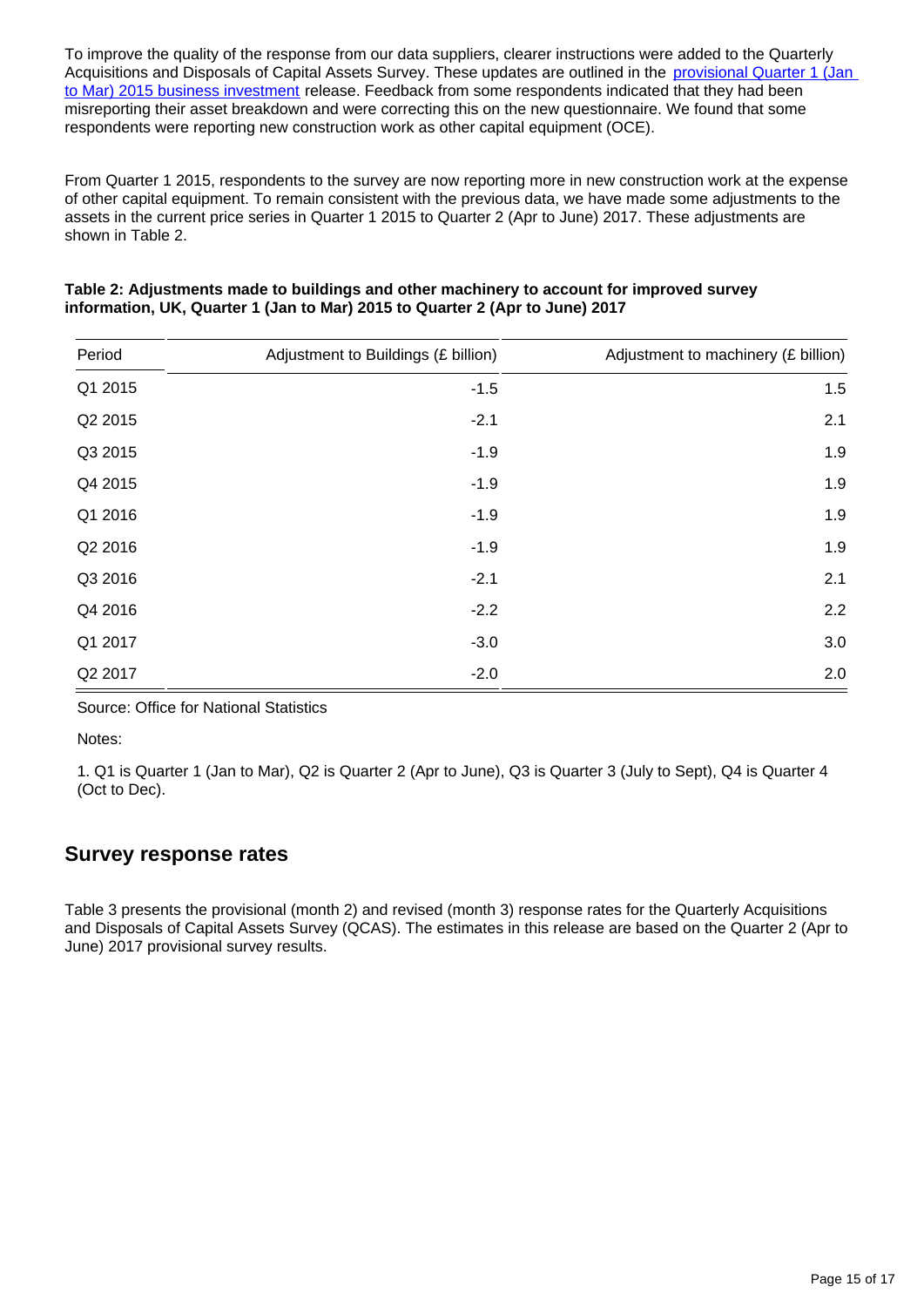### **Table 3: UK response rates for quarterly acquisitions and disposals of capital assets survey for Quarter 4 (Oct to Dec) 2015 to Quarter 2 (Apr to June) 2017**

| At month 2 (provisional) |                |                                | At month 3 (revised) |                |                         |
|--------------------------|----------------|--------------------------------|----------------------|----------------|-------------------------|
| Period                   |                | Survey response rates/% Period |                      |                | Survey response rates/% |
| 2015                     | Q4             | 68.6                           | 2015                 | Q4             | 89.8                    |
| 2016                     | Q <sub>1</sub> | 69.2                           | 2016                 | Q <sub>1</sub> | 89.4                    |
|                          | Q2             | 71.4                           |                      | Q2             | 89.1                    |
|                          | Q <sub>3</sub> | 72.8                           |                      | Q <sub>3</sub> | 83.5                    |
|                          | Q4             | 68.5                           |                      | Q4             | 84.5                    |
| 2017                     | Q <sub>1</sub> | 68.2                           | 2017                 | Q1             | 82.8                    |
|                          | Q2             | 70.8                           |                      |                |                         |

Source: Office for National Statistics

Notes:

1. Q1 is Quarter 1 (Jan to Mar), Q2 is Quarter 2 (Apr to June), Q3 is Quarter 3 (July to Sept), Q4 is Quarter 4 (Oct to Dec).

### <span id="page-15-0"></span>**13 . Links to related statistics**

International business investment comparisons are not available on a like-for-like basis, as the compilation of European statistics on business investment differs from the data provided within this release. However, European estimates of business investment provided by Eurostat, the European statistical office, can be found on the [Eurostat website.](http://ec.europa.eu/eurostat)

Business investment in the UK accounts for over half of total gross fixed capital formation (GFCF).

The [GSS Business Statistics – interactive user guide](http://webarchive.nationalarchives.gov.uk/20160105160709/http:/www.ons.gov.uk/ons/guide-method/understanding-ons-statistics/business-statistics---interactive-user-guide/index.html) is an interactive tool to help you find what business and economic statistics are available, and choose the right data for your needs.

We publish the following statistical releases, which provide complementary information on UK business and economic performance: